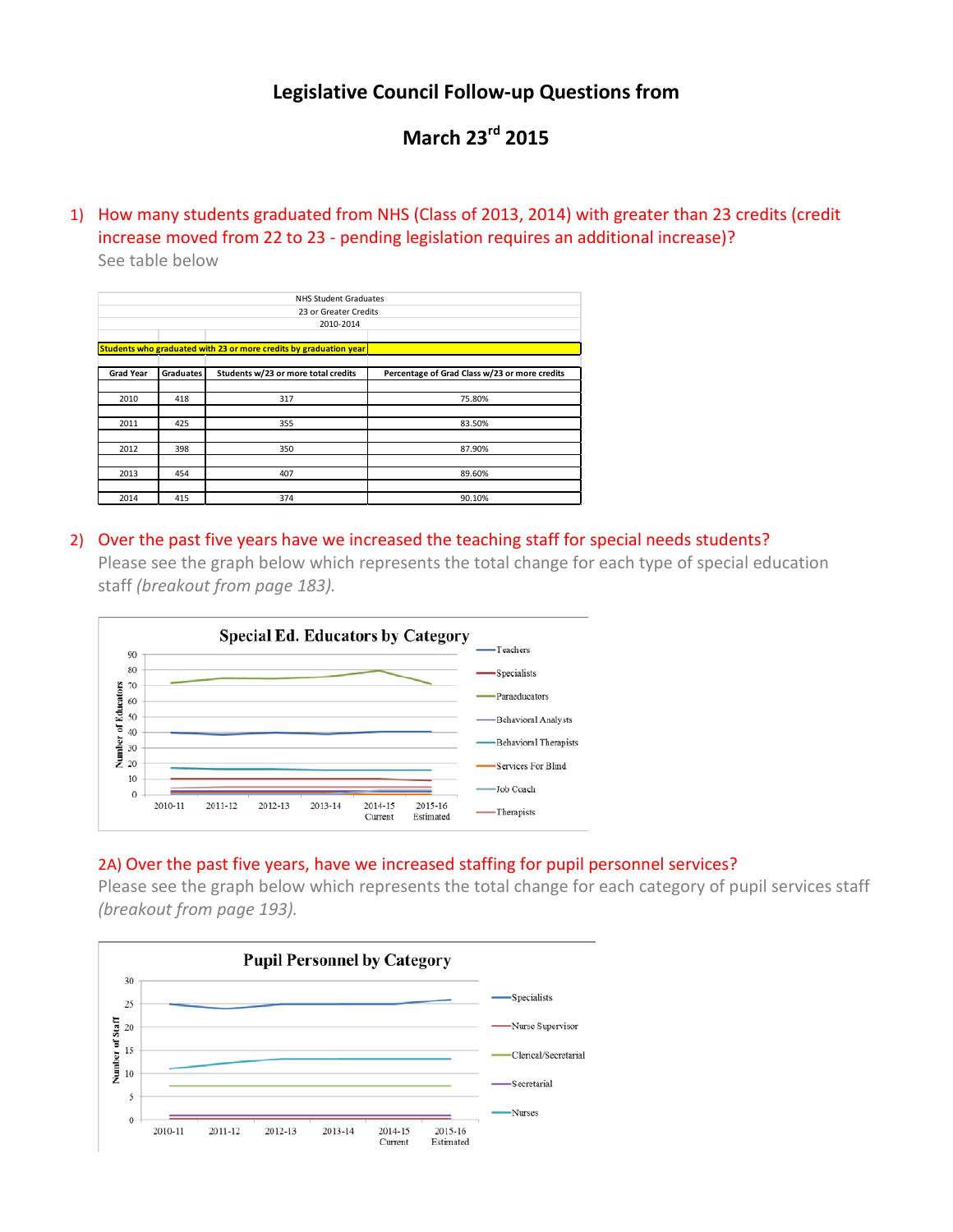Although there has been a significant decrease in enrollment state-wide, our numbers identified as special education eligible have *increased*. As stated in my presentation to the board in January 2015, Newtown is not unique to this trend; however, our challenges become more complex not only due to factors from 12/14 but also in response to the *Report of the Child Advocate* released last Fall. State-wide, special education numbers reported in the Oct. 1<sup>st</sup> count have *increased* by 2,508 students. Currently, our special education population is in line with this increase. In this year alone, the October 1<sup>st</sup> count of 474 students has *increased* to the current number of 516 students identified as of today, March 24th.

### 3) A copy of the requested document which outlined administrative ratios to student index will be forwarded for your review. *See table below*

|                                    |                         |      | Asst   |                         |                    |        |                                  |      | <b>Administrators</b> |              | <b>APs</b>  |
|------------------------------------|-------------------------|------|--------|-------------------------|--------------------|--------|----------------------------------|------|-----------------------|--------------|-------------|
|                                    |                         | Head | Head   | Assistant               | Dean of            | House  | <b>Total FTE</b>                 |      | Average # of          | Total        | Average #   |
| <b>School Name</b>                 | <b>Principal Master</b> |      | Master |                         | Principal Students | Master | <b>Administrators Enrollment</b> |      | <b>Students</b>       | <b>FTEAP</b> | of Students |
| <b>Granby Memorial High School</b> |                         |      |        | $\overline{c}$          |                    |        | 3.0                              | 759  | 253.00                | 2.0          | 379.50      |
| Brookfield High School             |                         |      |        | $\overline{2}$          |                    |        | 3.0                              | 918  | 306.00                | 2.0          | 459.00      |
| New Fairfield High School          |                         |      |        | $\overline{c}$          |                    |        | 3.0                              | 1010 | 336.67                | 2.0          | 505.00      |
| <b>Guilford High School</b>        |                         |      |        |                         | $\overline{c}$     |        | 3.0                              | 1070 | 356.67                | 3.0          | 356.67      |
| Avon High School                   |                         |      |        | $\boldsymbol{2}$        |                    |        | 3.0                              | 1083 | 361.00                | 2.0          | 541.50      |
| Masuk High School                  |                         |      |        | $\boldsymbol{2}$        |                    |        | 3.0                              | 1227 | 409.00                | 2.0          | 613.50      |
| Daniel Hand High School            |                         |      |        | $\boldsymbol{2}$        |                    |        | 3.0                              | 1255 | 418.33                | 2.0          | 627.50      |
| Pomperaug Regional High School     |                         |      |        | $\boldsymbol{2}$        |                    |        | 3.0                              | 1259 | 419.67                | 2.0          | 629.50      |
| <b>Farmington High School</b>      |                         |      |        | $\boldsymbol{2}$        |                    |        | 3.0                              | 1322 | 440.67                | 2.0          | 661.00      |
| South Windsor High School          |                         |      |        | 3                       |                    |        | 4.0                              | 1409 | 352.25                | 3.0          | 469.67      |
| Fairfield Ward High School         |                         |      |        |                         | 3                  | 3      | 5.5                              | 1418 | 257.82                | 6.0          | 236.33      |
| Hall High School                   |                         |      |        | 3                       |                    |        | 4.0                              | 1475 | 368.75                | 3.0          | 491.67      |
| Cheshire High School               |                         |      |        | 3                       |                    |        | 4.0                              | 1514 | 378.50                | 3.0          | 504.67      |
| <b>Conard High School</b>          |                         |      |        | 3                       |                    |        | 4.0                              | 1542 | 385.50                | 3.0          | 514.00      |
| Fairfield Ludlowe High School      |                         |      |        |                         | 3                  | 3      | 5.5                              | 1552 | 282.18                | 6.0          | 258.67      |
| Simsbury High School               |                         |      |        | 3                       |                    |        | 4.0                              | 1559 | 389.75                | 3.0          | 519.67      |
| Amity Regional High School         |                         |      |        | 3                       |                    |        | 4.0                              | 1621 | 405.25                | 3.0          | 540.33      |
| Newtown High School                |                         |      |        | 3                       |                    |        | 4.0                              | 1760 | 440.00                | 3.0          | 586.67      |
| Trumbull High School               |                         |      |        | 3                       |                    |        | 4.5                              | 2195 | 487.78                | 4.0          | 548.75      |
| <b>Glastonbury High School</b>     |                         |      |        | $\overline{\mathbf{4}}$ |                    |        | 5.0                              | 2239 | 447.80                | 4.0          | 559.75      |
| <b>Greenwich High School</b>       |                         |      |        |                         |                    | 5      | 7.5                              | 2678 | 357.07                | 7.0          | 382.57      |

# 4) A copy of the All-Star February ridership will be forward to you for your review.

*See attached*

### 5) Where does the health coordinator's salary appear in the proposed plan?

The table below shows the allocation of salary.

| <b>BUDGET</b>                               |                      |                   |                   |                |               |          |              |
|---------------------------------------------|----------------------|-------------------|-------------------|----------------|---------------|----------|--------------|
| <b>PAGE</b>                                 | <b>LOCATION</b>      | <b>DEPARTMENT</b> | <b>OBJECT</b>     | <b>STIPEND</b> | <b>F.T.E.</b> | OPEN *   | <b>TOTAL</b> |
| 56                                          | <b>HAWLEY</b>        | <b>CLASSROOM</b>  | <b>SPECIALIST</b> | \$625          | 0.10          | \$5,659  | \$6,284      |
| 68                                          | <b>SANDY HOOK</b>    | <b>CLASSROOM</b>  | <b>SPECIALIST</b> | \$625          | 0.10          | \$5,659  | \$6,284      |
| 79                                          | <b>MIDDLE GATE</b>   | <b>CLASSROOM</b>  | <b>SPECIALIST</b> | \$625          | 0.10          | \$5,659  | \$6,284      |
| 92                                          | <b>HEAD O'MEADOW</b> | <b>CLASSROOM</b>  | <b>SPECIALIST</b> | \$625          | 0.10          | \$5,659  | \$6,284      |
| 103                                         | <b>REED</b>          | <b>HEALTH ED.</b> | <b>SPECIALIST</b> | \$625          | 0.10          | \$5,659  | \$6,284      |
| 121                                         | MIDDLE SCHOOL        | <b>HEALTH ED.</b> | <b>TEACHER</b>    |                | 0.20          | \$11,319 | \$11,319     |
| 121                                         |                      |                   | <b>SPECIALIST</b> | \$938          | 0.15          | \$8,489  | \$9,427      |
| 145                                         | <b>HIGH SCHOOL</b>   | <b>HEALTH ED.</b> | <b>SPECIALIST</b> | \$938          | 0.15          | \$8,489  | \$9,427      |
|                                             |                      |                   |                   | \$5,001        | 1.00          | \$56,592 | \$61,593     |
| * OPEN POSITION BUDGETED AT MASTERS STEP 4. |                      |                   |                   |                |               |          |              |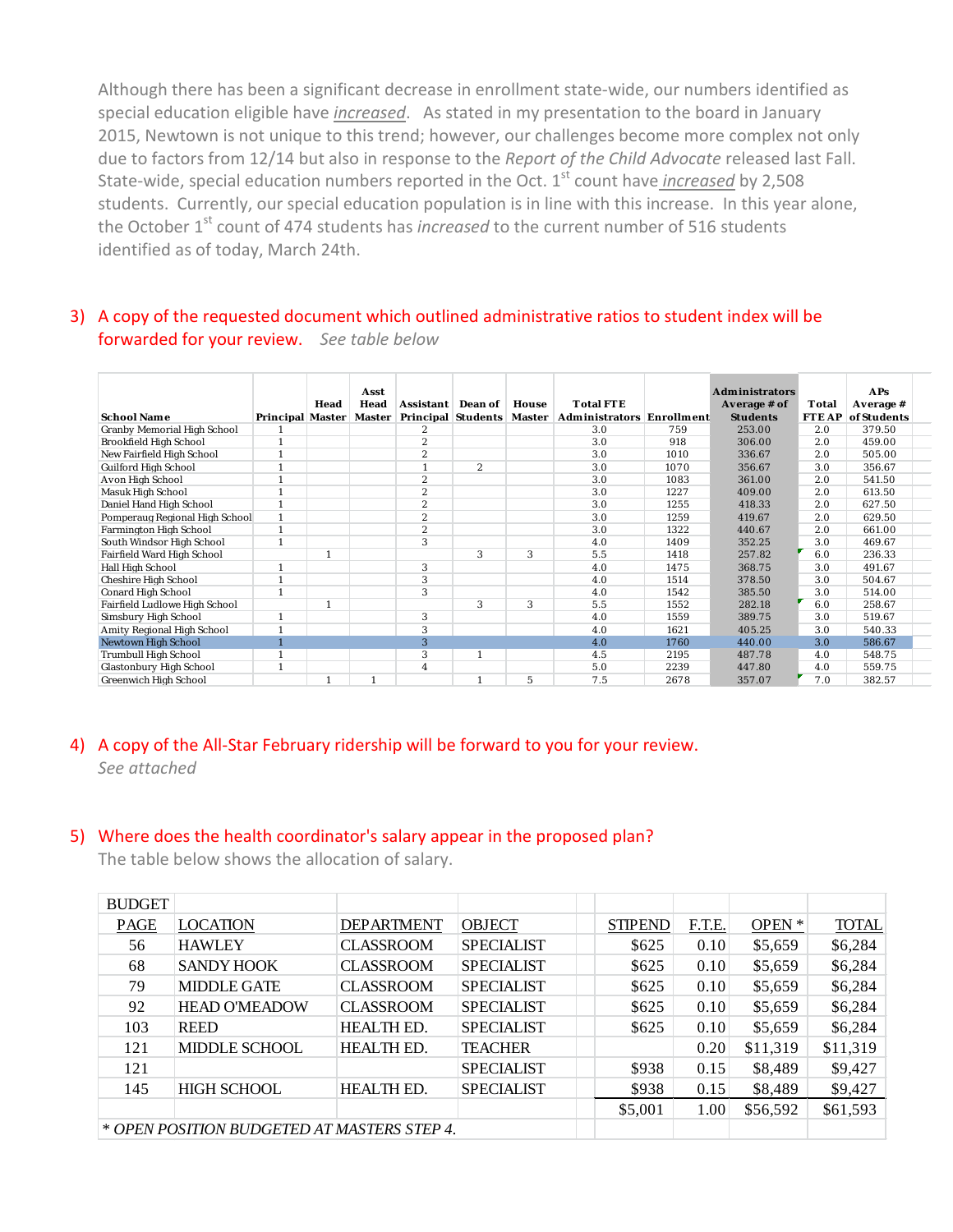## 6) What does the \$73k of added dollars represent within the pupil services (special education) proposed plan (page 267)?

The additional \$73k can be broken out as follows:

- \$21,400 required for new legislation requiring additional training of special education teachers working with students with dyslexia; (pg.176)
- \$21,770 incremental cost increase to replace the department chair; (pgs. 29 & 176)
- $\bullet$  \$18,501 needed for summer special ed supervisor; (pgs. 29 & 176)
- \$9,137 contractual increase for director and supervisor; (pg. 176)
- \$2,535 net total to increase clerical hours and decrease overtime hours; (pg. 176).

## 7) Can explicit information be sent regarding enrollment that clarifies the present October 1st and most recent student count?

The October  $1<sup>st</sup>$  enrollment numbers have always been used throughout the budget process and published throughout the budget book. These numbers are pulled directly from Power School and are made up of Pre-K through 12<sup>th</sup> grade, in-district students. Enrollment changes can occur on daily basis throughout our schools as students move in and out of our district. In order to keep a consistent base-line, the Board of Education has historically used and will continue to use the October 1<sup>st</sup> enrollment numbers.

The enrollment numbers that were presented on a hand-out titled "2015/16 Changes in Enrollment" inadvertently included the *out-of-district* children and was as of *January 30, 2015,* not October  $1^{st}$ . If we want to compare the January  $30^{th}$  number to the October  $1^{st}$  number, we have to reduce the 4,782 by the out-of-district children, which equal 33 and we come up with 4,749. This is the number that should have been used for the January 30<sup>th</sup> presentation.

The table below illustrates how the enrollment frequently changes throughout the year.

|                          | Oct 1st | Oct 31st | Nov.  | Dec.  | Jan.  | Feb.  |
|--------------------------|---------|----------|-------|-------|-------|-------|
| $K-12$                   | 4,770   | 4.7      | 4.7   |       | 4,782 | 4,760 |
| Out-of-town              | $-32$   | $-33$    | $-33$ | $-31$ | $-33$ | $-33$ |
| <b>Total In-district</b> | 4,738   | 4,743    | 4,738 | 4,743 | 4,749 | 4,727 |

### 8) What are the resident student counts by year used to calculate the associated increase/reduction toward Minimum Budget Requirement?

The resident student counts used to calculate the MBR are listed in the table below.

|  | 2004-05 2005-06 2006-07 2007-08 2008-09 2009-10 2010-11 2011-12 2012-13 |  |  |  |
|--|-------------------------------------------------------------------------|--|--|--|
|  | 5,510 5,665 5,697 5,661 5,623 5,517 5,472 5,323 5,168                   |  |  |  |